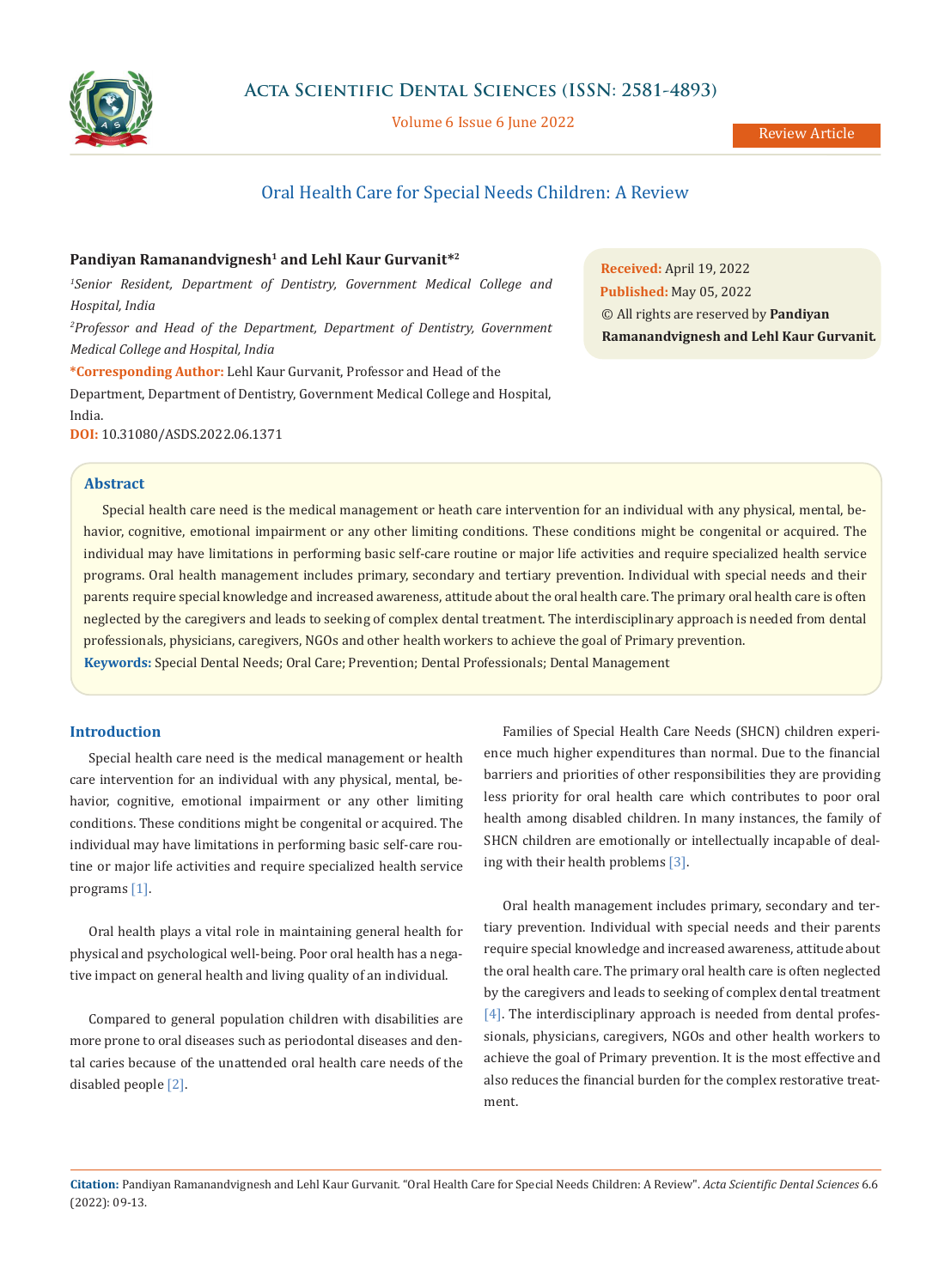The aim of this article is to highlight the oral health management of individuals with special health care needs.

# **Cerebral palsy**

Cerebral palsy is a complex group of motor abnormalities and functional impairments that affect coordination. It is associated with uncontrolled body movements, seizure disorders, balance related abnormalities, sensory dysfunction and intellectual disability. The oral manifestations are not specific to cerebral palsy but some conditions are most frequent such as periodontal disease, dental caries, malocclusion, dysphagia, drooling, bruxism, hyperactive bite and gag reflexes, trauma and injury to the oral tissues.

Specific recommendations should be given on brushing methods and toothbrush adaptations. Patients and caregivers should be actively involved in brushing demonstration and flossing. Modified toothbrushes can be used in patients with poor manual dexterity. It can be either custom made or conventional. These are some modified toothbrushes which can be locally made and easy to hold such as Tennis Ball, Bicycle Handle, elastic band or a piece of Velcro to hold the brush in the child's hand. Electric toothbrushes can also be used effectively. Caregivers/assistants are needed to do oral hygiene procedures if child has not able to do their own. There are positions which can be used safely and effectively by caregivers to their children such as standing behind the wheelchair and sitting on the floor/bed/sofa.

Antimicrobial agent such as chlorhexidine can be recommended. Rinsing is difficult with patients who cannot expectorate. So, it can be applied using a spray bottle or cotton swab. Recommend preventive measures such as fluorides in many forms and sealants. Frequent recall and follow up is necessary to maintain the good oral hygiene [5-7].

#### **ADHD (Attention Deficit Hyperactive Disorder)**

ADHD is a persistent pattern of inattention and hyperactivityimpulsivity that interferes with functioning or development and negatively impacts directly on social, academic, or occupational functioning. Presence of dental caries, molar-incisor hypoplasia, bruxism is more prone to dental traumatic injuries. High prevalence of caries is due to poor oral hygiene practices as these children are forgetful and unable to brush the teeth effectively. Nailbiting and bruxism are common habits in these children.

Anticipatory guidance should be provided to parents regarding prevention and management of dental traumatic injuries. Home care instructions could be given in written format and place in the washroom, as these children are extremely forgetful and disorganized.

They should be advised to maintain the tooth-brushing charts and keep a record of practicing oral hygiene measures adequately at home. Fluoride supplements can also be used to minimize the risk of dental caries. Custom-fabricated occlusal splints are recommended for the treatment of bruxism.

#### **Mental retardation**

According to American Association on Intellectual Disabilities (AAID) - 2002, "Mental retardation is a disability characterized by significant limitations, both in intellectual functioning and in adaptive behavior, as expressed in conceptual, social, and practical adaptive skills, the disability originating before the age of 18 years".

The significant sub average is defined as I.Q. of 70 or below on the standardized scale of intelligence. Oral and dental anomalies are frequently occurred in mentally handicapped persons which leads to disturbance in functioning of stomatognathic complex.

Preventive programs are needed to meet the individual needs with different diagnoses, prognoses, severity, stages of mental health and developed support and from the multidisciplinary team. Oral hygiene measures such as brushing method and brushing position is important to maintain the oral hygiene. Horizontal scrub method is mostly advised and easier to perform in these patients. Anticipatory guidance is also important to advise to their parents. Advice on the importance of sugar free diet and to get relieve from the symptoms of dry mouth are essential to reduce the adverse oral side effects of anti-psychotic medication causing xerostomia [8,9].

#### **Spina bifida and latex allergy**

Patients with meningomyelocele (Spina bifida) are frequently sensitive to the latex products. It has been reported that latex products associated with severe intraoperative IgE-mediated anaphylactic reactions. They usually undergo frequent urinary catheterizations and require multiple corrective surgeries which result in extensive exposure to latex products. They have risk of developing an IgE-mediated reaction to latex gloves and other related products which in turn create the potential for a severe intraoperative anaphylactic reaction in the dental clinic [15].

In dental office, there should be available of alternate items for latex products to prevent the allergic reactions.

**Citation:** Pandiyan Ramanandvignesh and Lehl Kaur Gurvanit*.* "Oral Health Care for Special Needs Children: A Review". *Acta Scientific Dental Sciences* 6.6 (2022): 09-13.

10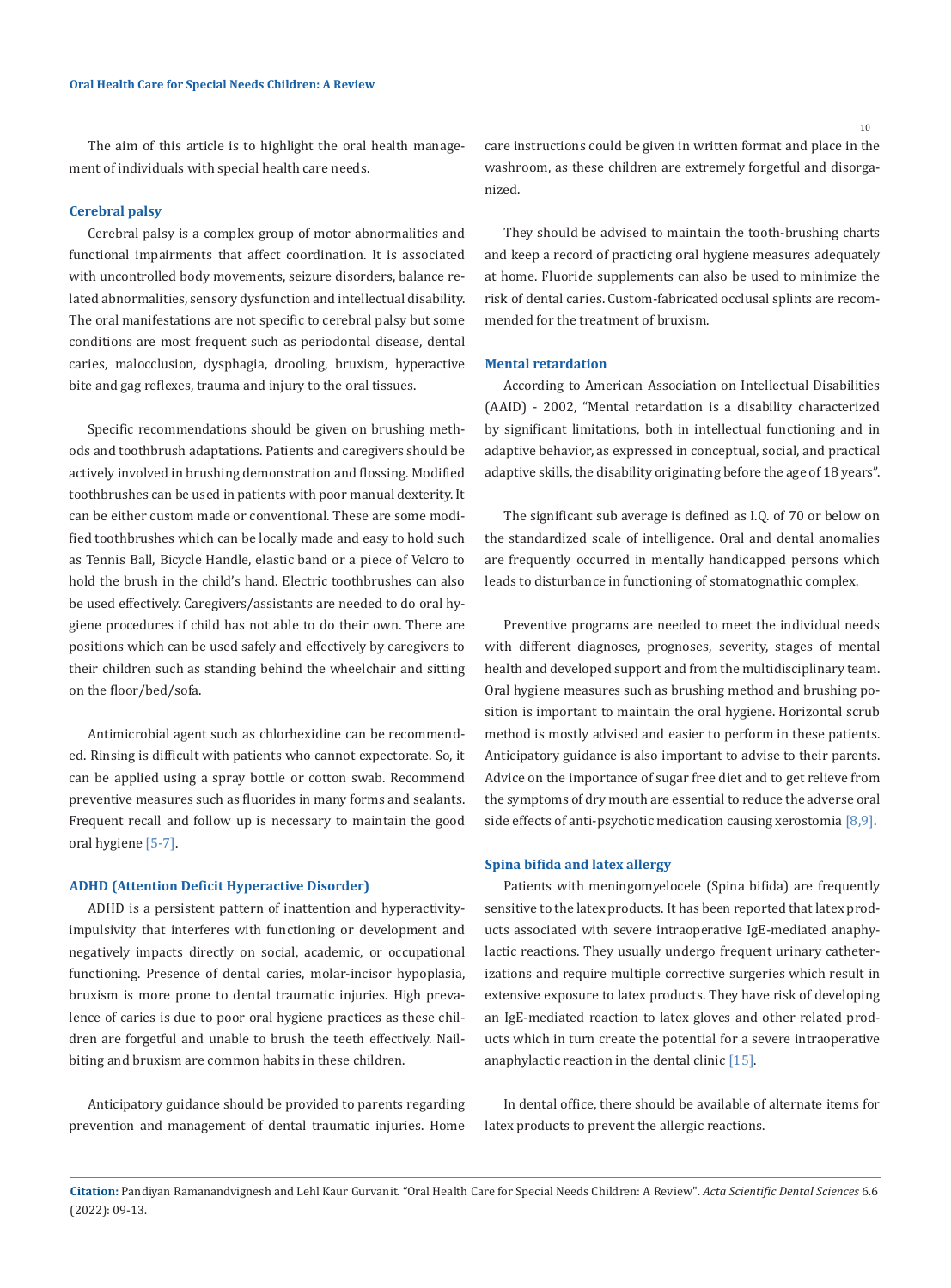#### **Vinyl gloves - for latex gloves**

Rubber dam - high speed evacuation/svedopters/anti-sialagogues and other related materials for isolation of teeth to prevent salivary contamination during dental procedures.

Anti-allergic medications such as injectable epinephrine and diphenhydramine should be available in dental emergency kit. Patients of spina bifida and their parents must be educated about aware of latex allergies and their products to avoid contact in home and other areas. The dentist and other health professionals should keep in mind while treating these patients to prevent life-threatening anaphylactic reaction in dental office [10].

### **Down syndrome**

Down syndrome is a chromosomal abnormality caused by trisomy of  $21^{st}$  chromosome. The tooth cavities developing in a child with Down syndrome is far less than that of a normal child. Gingival and periodontal diseases are more prevalent among children with Down syndrome. Brushing should be started when the first tooth comes in the child's mouth.

Child with Down syndrome may initially find difficulty in using toothbrush, because they have not yet developed enough motor skills. To help baby to accustom with tooth brushing, tooth cleaning should be started when the first tooth erupts. Soft bristle toothbrushes, gentle cleaning with a napkin could be used for this purpose.

 A number of modifications in tooth brush design available commercially help the child with decreased manual dexterity, to clean their teeth better. Parent can be advised to purchase these modified designs for their babies with Down syndrome or any conditions affecting the fine motor skills of the baby [11].

#### **Autism**

Autism is a complex developmental disability that impairs social communication, and intellectual functioning. Autistic children do not exhibit any peculiar intra oral hard or soft tissue features. But oral health of people with ASD is worse than that of the general population. Many factors such as communication limitation, personal negligence, eating habits (uncontrolled and restrictive feeding), opposition to dental care, hypersensitivity to external stimuli, preference for soft and sweetened foods, and food pouching habit inside the mouth are few which increase their susceptibility to dental caries.

11

Medications used to control the manifestations of ASD, such as psychoactive drugs or antiepileptic drugs like phenytoin, related to hypertrophic-hyperplastic gingivitis as well as eruption delay.

Individuals with ASD present with self-injurious behaviors. Its consequences include intra oral traumatic ulcerated lesions, head banging, face tapping, and gingival picking, Auto extraction (selfremoval of teeth) etc. Furthermore, they also have the risk of damaging oral habits such as bruxism. This specialized care should be started at the early age, to increase the child's compliance toward its performance. It may help the child to incorporate these healthy habits into the life routine and to develop better tolerance towards it [12,13].

### **Visually challenged children**

When compared with their normal sighted peers, learning and performance of daily oral hygiene procedures are more challenging for visually impaired children. Audio-tactile performance technique is a multisensory health education method that is specially designed to educate the visually impaired children regarding oral hygiene maintenance. Audio, Tactile, and Performance are incorporated in the ATP technique. First part (AUDIO component) involves verbally informing the child about the importance of teeth and proper methods of brushing. Second part (TACTILE component) allows the child to feel the teeth in a large sized model and practicing proper brushing in this model. Third part involves (PERFOR-MANCE) brushing of their teeth in the prescribed manner under adequate supervision [14].

This oral health education approach is similar to ATP technique. Along with the audio and tactile part it also involves providing oral health instructions in the form of a story through Braille scripts. In the Tactile part child was made to feel the difference between clean and unclean teeth after the application of petroleum jelly to simulate dental plaque to plastic models. At the end part, a brushing demonstration was given on the models and children were made to feel and distinguish between cleaned and uncleaned tooth surfaces, followed by a demonstration of brushing in each child's own mouth [15].

## **Children with hearing impairment**

Hearing impairment results in a communication barrier for children to receive adequate oral hygiene maintenance methods. Different studies have shown that they could be trained with Video clip and illustration book demonstration materials about oral

**Citation:** Pandiyan Ramanandvignesh and Lehl Kaur Gurvanit*.* "Oral Health Care for Special Needs Children: A Review". *Acta Scientific Dental Sciences* 6.6 (2022): 09-13.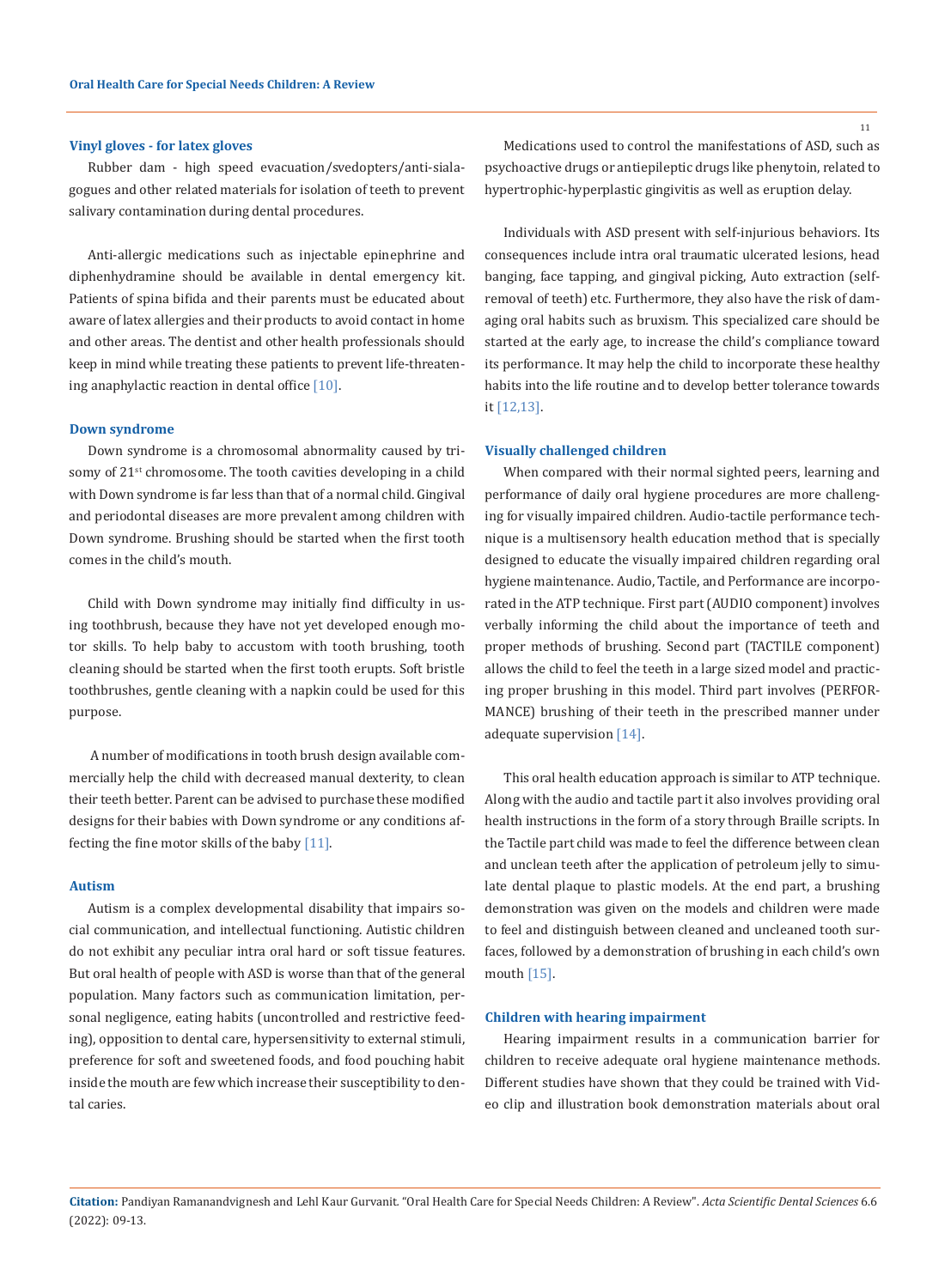health and hygiene methods. Training needs patients and consistency, if interrupted with loss of attention or fatigue, it should be resumed later.

Enlarged models of plaster teeth can be used to teach brushing habits. Models are with and without carious destruction, red silicone imitation plaque as well as plaque-retentive places would be more educative. Child should be allowed to practice brushing in the models. Plastic dolls can also be used for learning brushing technique.

An illustration book containing pictures of sequence of actions, structuring the different stages of brushing and flossing can be used. For younger children some form of games or their favorite toys, animated cartoons can be used for teaching oral hygiene knowledge [16,17].

## **Epilepsy**

It is chronic disorder of multiple etiologies which is characterized by frequent episodes of paroxysmal brain dysfunction caused by a sudden disorderly and excessive neuronal discharge. The common dental manifestations are caries, injury, and periodontal disease due to the combined effect of neglected oral hygiene, oral cavity injury, and socioeconomic background. There is no peculiar dental feature related to patients with epilepsy. Seizures can have occurred under stress and anxiety conditions. The adverse effects of Anti-epileptic medications such as Carbamazepine induce gingival hypertrophy.

The preventive management is the key to prevent dental complications in these patients. Modified toothbrushes with fluoridated toothpaste can be prescribed to patients who are physically challenged. Anti-epileptic and other medications induced gingival hypertrophy can be modified after consultations with the Physicians. Dental appointments are scheduled during the time of the day when seizure is less likely to occur. Dental procedures should be done under stress free conditions to avoid seizure triggering factors like sudden movement of chair. Dark glasses can be worn by the patient to prevent operating light on the eyes. Consent should be taken from Neurologists and Pediatricians before the dental procedures. Nitrous oxide or intravenous sedation might be given in certain conditions. According to Novak, "tell-show-do" method can be approached for these patients [18,19].

## **Conclusion**

The SHCN children often lack and neglect their personal oral health care due to limited accessibility and affordability. The additional efforts to be given by caregivers and dental professionals to maintain their oral health care. According to the AAPD (American Academy of Pediatric Dentistry), Anticipatory guidance plays a major role and provides holistic dental care to children and their caregivers. Prevention is the key to minimize the severe dental complications and lessen the dental expenditure. A multi-disciplinary approach is needed while managing with these children. The Pediatricians, Dental professionals, General Physicians, nurses, midwives, policymakers and other stakeholders should come together

# **Bibliography**

- 1. [American Academy of Pediatric Dentistry. Definition of special](https://www.aapd.org/research/oral-health-policies--recommendations/special-health-care-needs/)  [health care needs". The Reference Manual of Pediatric Den](https://www.aapd.org/research/oral-health-policies--recommendations/special-health-care-needs/)[tistry. Chicago, Ill.: American Academy of Pediatric Dentistry](https://www.aapd.org/research/oral-health-policies--recommendations/special-health-care-needs/)  [\(2021\): 19.](https://www.aapd.org/research/oral-health-policies--recommendations/special-health-care-needs/)
- 2. Solanki J., *et al*[. "Dental caries and periodontal status of men](https://pubmed.ncbi.nlm.nih.gov/25177632/)[tally handicapped institutilized children".](https://pubmed.ncbi.nlm.nih.gov/25177632/) *Journal of Clinical [and Diagnostic Research](https://pubmed.ncbi.nlm.nih.gov/25177632/)* 8.7 (2014): ZC25-27.
- 3. Kenney MK., *et al*[. "Parental perceptions of dental/oral health](https://pubmed.ncbi.nlm.nih.gov/18922505/)  [among children with and without special health care needs".](https://pubmed.ncbi.nlm.nih.gov/18922505/)  *[Ambulatory Pediatrics](https://pubmed.ncbi.nlm.nih.gov/18922505/)* 8.5 (2008): 312-320.
- 4. Petrova EG., *et al*[. "Children with special health care needs:](https://pubmed.ncbi.nlm.nih.gov/24960391/)  [exploring the relationships between patients' level of func](https://pubmed.ncbi.nlm.nih.gov/24960391/)[tioning, their oral health, and caregivers' oral health-related](https://pubmed.ncbi.nlm.nih.gov/24960391/)  responses". *[Pediatric Dentistry](https://pubmed.ncbi.nlm.nih.gov/24960391/)* 36.3 (2014): 233-239.
- 5. [Gulati S and Sondhi V. "Cerebral palsy: an overview".](https://pubmed.ncbi.nlm.nih.gov/29152685/) *The In[dian Journal of Pediatrics](https://pubmed.ncbi.nlm.nih.gov/29152685/)* 85.11 (2008): 1006-1016.
- 6. Aisen ML., *et al*[. "Cerebral palsy: clinical care and neurological](https://pubmed.ncbi.nlm.nih.gov/21849165/)  rehabilitation". *[The Lancet Neurology](https://pubmed.ncbi.nlm.nih.gov/21849165/)* 10.9 (2011): 844-852.
- 7. Diéguez-Pérez M., *et al*[. "Oral health in children with physical](https://pubmed.ncbi.nlm.nih.gov/27398187/)  [\(Cerebral Palsy\) and intellectual \(Down Syndrome\) disabili](https://pubmed.ncbi.nlm.nih.gov/27398187/)ties: Systematic review I". *[Journal of Clinical and Experimental](https://pubmed.ncbi.nlm.nih.gov/27398187/)  Dentistry* [8.3 \(2016\): e337.](https://pubmed.ncbi.nlm.nih.gov/27398187/)
- 8. Felt BT., *et al*[. "Diagnosis and management of ADHD in chil](https://pubmed.ncbi.nlm.nih.gov/25369623/)dren". *[American Family Physician](https://pubmed.ncbi.nlm.nih.gov/25369623/)* 90.7 (2014): 456-464.